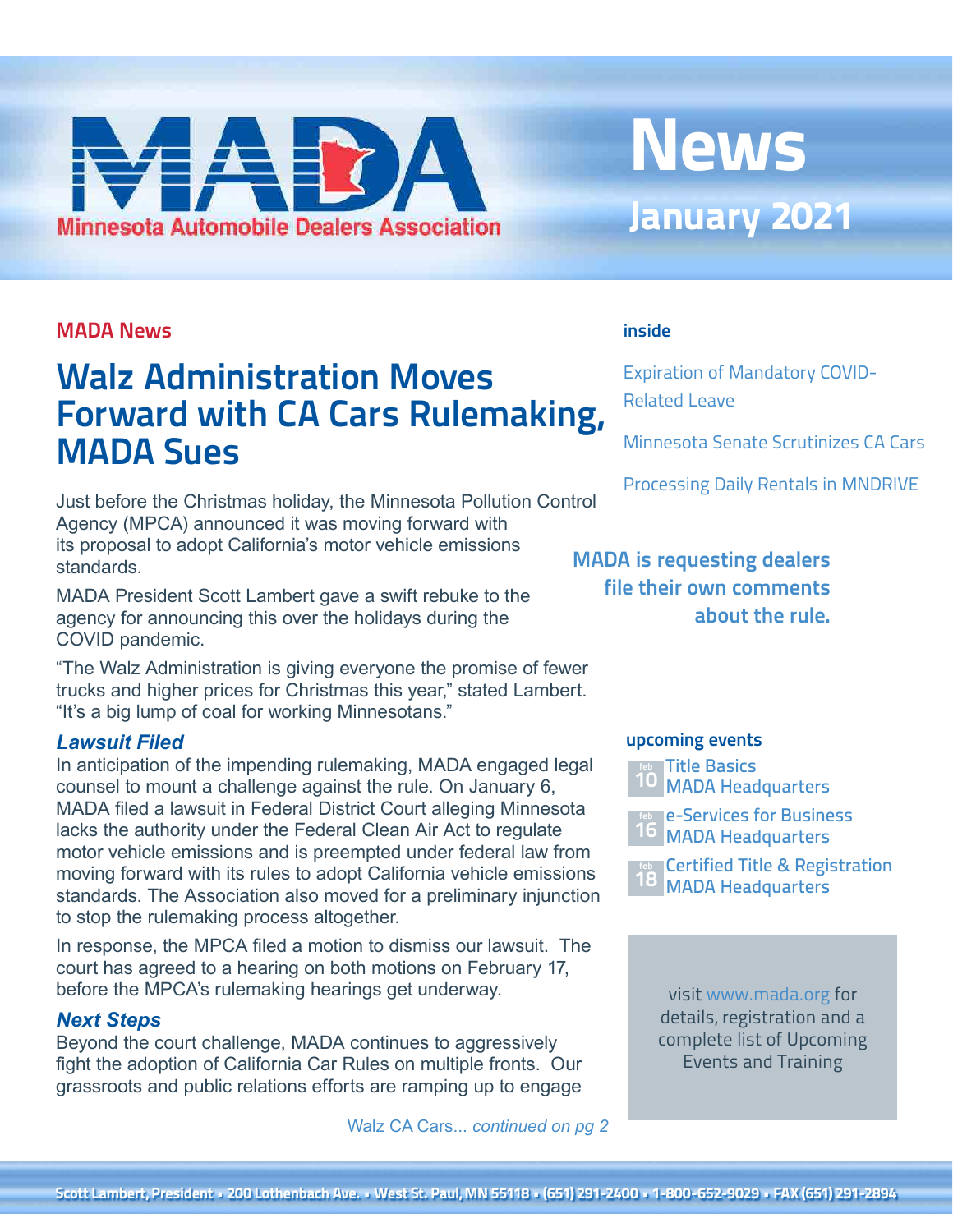## <span id="page-1-0"></span>**Legal News Expiration of Mandatory COVID-Related Leave**

In response to the COVID-19 pandemic, the Families First Coronavirus Response Act (FFCRA) went into effect on April 1, 2020 and expired on December 31, 2020. It required through December 31, 2020—covered entities (generally private employers with fewer than 500 employees, with limited exceptions) to provide paid-leave to eligible employees under two provisions: (1) under the Emergency Paid Sick Leave law (EPSL), employees are eligible for up to 80 hours of job-protected leave for one of six qualifying reasons; (2) under the Emergency Family and Medical Leave Expansion Act (EFMLEA), employees are eligible for up to 12 weeks of job protected leave to care for a child whose school or place of care is closed due to COVID-19. The FFCRA provided a dollarfor-dollar tax credit to employers to offset the financial impact of providing the leave.

In a last-minute change, Congress did extend the tax credits for employers who choose to provide FFCRA leave from January 1, 2021-March

31, 2021. What this means is that you are not required to provide any FFCRA leave after December 31, 2020; however, if you choose to provide FFCRA leave, you will have the ability to claim the tax credits for qualifying FFCRA leave through March 31, 2021. If you choose to provide this benefit, like other leave and benefit entitlements, you will want to be careful to make sure all similarly-situated employees are being treated equally.

Government aid and other regulations in response to the pandemic remain highly fluid. This guidance represents the current state of the law as of the date of this publication. Given that the new administration has indicated a desire to extend and potentially expand the FFCRA, it is likely that the state of the law will change in the coming weeks and months. MADA will supplement this guidance if and when it becomes necessary.

> visit us online at <www.mada.org>



*The Minnesota Automobile Dealers Association is a non-profit trade association dedicated to the progress of the retail auto industry in Minnesota.*

#### *Chair*

 Steve Whitaker, *Whitaker Buick GMC, Forest Lake Vice Chair*

 Gary Thibert, *Thibert Chevrolet & Buick, Red Lake Falls Treasurer*

 Tom Leonard, *Fury Auto Group, South St. Paul Secretary*

Chad Murphy, *Murphy Chevrolet, Foley*

*President* Scott Lambert, *MADA*

> 200 Lothenbach Avenue • West St. Paul, MN 55118 Metro: 651-291-2400 • Toll Free: 800-652-9029 FAX: 651-291-2894 • Web site:<http://www.mada.org>

#### Walz CA Cars... *[continued from cover](#page-0-0)*

Minnesotans to weigh in on the rulemaking. Public hearings before an administrative law judge are being held on February 22 and 23, with comments accepted through March 15. Beyond signing our petition at [www.saveMNtrucks.com,](http://www.saveMNtrucks.com) MADA is requesting dealers file their own comments about how the rule will burden their businesses. Instructions on how to do so are forthcoming.

MADA is also mounting a campaign against the rule at the Legislature and proposing alternatives to reduce barriers to electric vehicle sales. To read more about legislative activity on the rule, see page 3.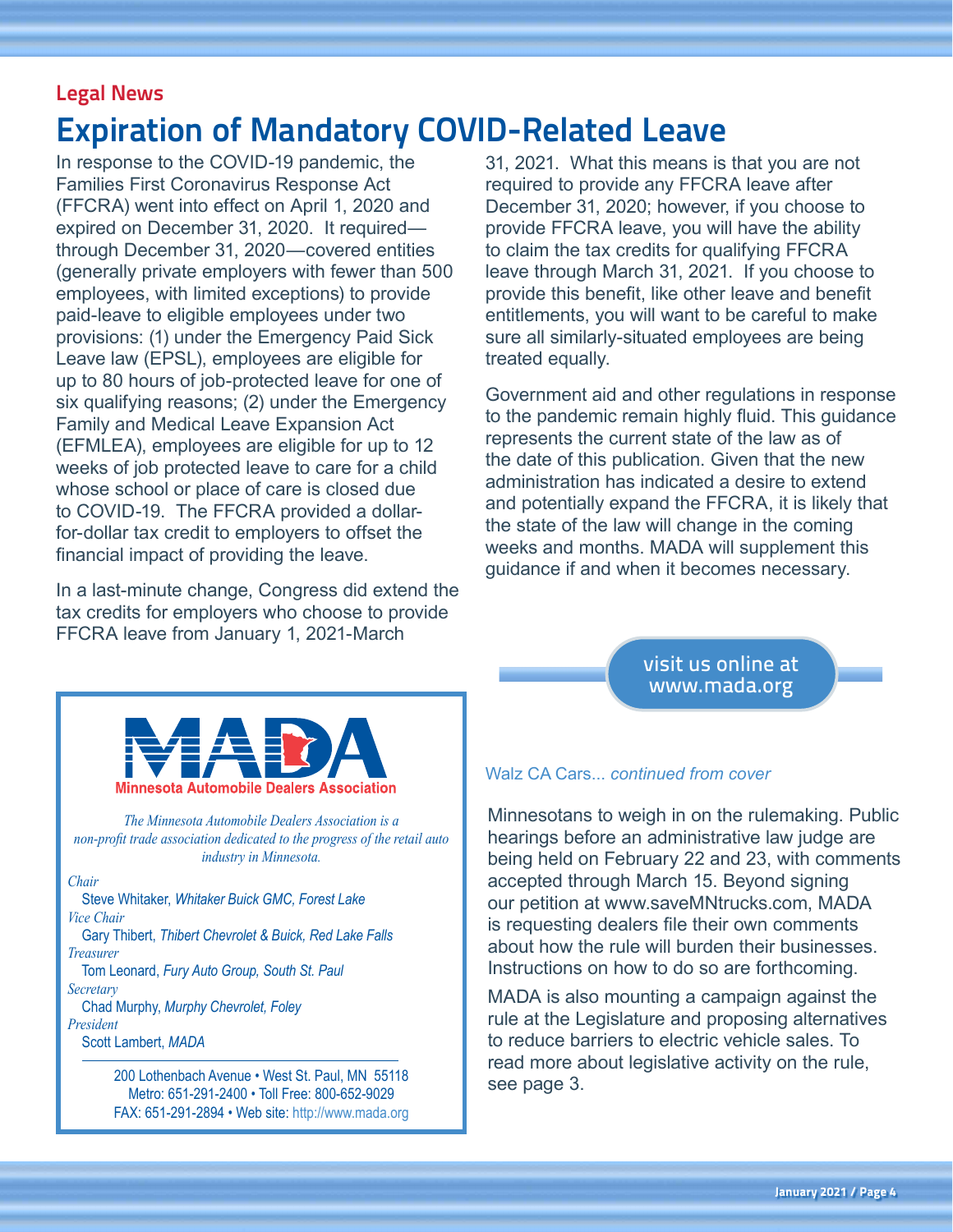## <span id="page-2-0"></span>**Title and Registration News Streamline Your Title Work**

With the initial pilot phase completed, any dealer can now sign-up with an electronic vehicle titling and registration (EVTR) vendor to make easier work of the title application process. As of January 11, there are four EVTR vendors offering programs to reduce the upfront data-entry required of dealers since the launch of MNDRIVE. Vitu, DDI Technologies, eDS, and DLRdmv are currently operating; Dealertrack, OPUS, and others are slated to come online in the coming months.

Dealers are encouraged to take a close look at each EVTR system and check out features including their DMS integrations, cost, workflow, experience, and customer service. More information can be found at [www.mada.org/titleandreg/EVTR](http://www.mada.org/titleandreg/EVTR).

## **Processing Daily Rentals**

Since the launch of MNDRIVE, there has been confusion surrounding the processing of daily rentals within e-Services for Business. Following are the steps to allow this transaction to go through:

- Vehicle Use Type: Select "Commercial"
- Registration Options: Select "New/Change Plate"
- Primary Owner: Select "Business/Agency" ° Enter Dealer Number
- Vehicle Value: Select "Sales Tax Exempt" ° Daily Rental

After making these selections, you will be able to open the "Registration" dropdown, which gives you the option of changing the registration period from "one year" to "four months."

If you have additional questions about how to process transactions in MNDRIVE, make sure to check out MADAs e-Services for Business training or take advantage of MADA's Title Relief consulting services for customized assistance.

## **Legislative News MN Senate Scrutinizes California Cars Rule SEPRIVE AWAY**

During the week of January 18, three Senate Committees spent time discussing the Walz Administration's proposed adoption of California motor vehicle emissions standards.

California Cars

In a special combined hearing on Wednesday, January 20, the Senate Environment and Natural Resources Finance Committee and the Senate Environment and Natural Resources Policy and Legacy Finance Committee, chaired by Senator Bill Ingebrigtsen (R-Alexandria) and Senator Carrie Ruud (R-Breezy Point), met to receive an update on the rulemaking process and ask questions of the agency. Commissioner Laura Bishop and her staff continued to stress the need for the rule yet couldn't answer underlying questions on how they derived the cost-savings touted in the rule or how many electric vehicles of the mandated supply would actually be sold.

The following day, the Senate Transportation Committee took testimony from Minnesotans on how the rule would impact them. Farmers, truckers, chambers of commerce, and Gary Thibert, owner of Thibert Chevrolet & Buick in Red Lake Falls, shared their concerns about the disruptions and uncertainty the rule will cause – as well as the precedent of turning over regulation of Minnesota businesses to California. Proponents, including many electric vehicle owners, spoke to the environmental benefits of EVs and how fun they are to drive, making one wonder why supply mandate is needed.

No action was taken in the committees, but the hearings reinforced that this is an issue dividing Democrats and Republicans, and Greater Minnesota and the metropolitan area. The attention to the issue also prompted additional media coverage, elevating CA Cars as one of the top issues of the legislative session.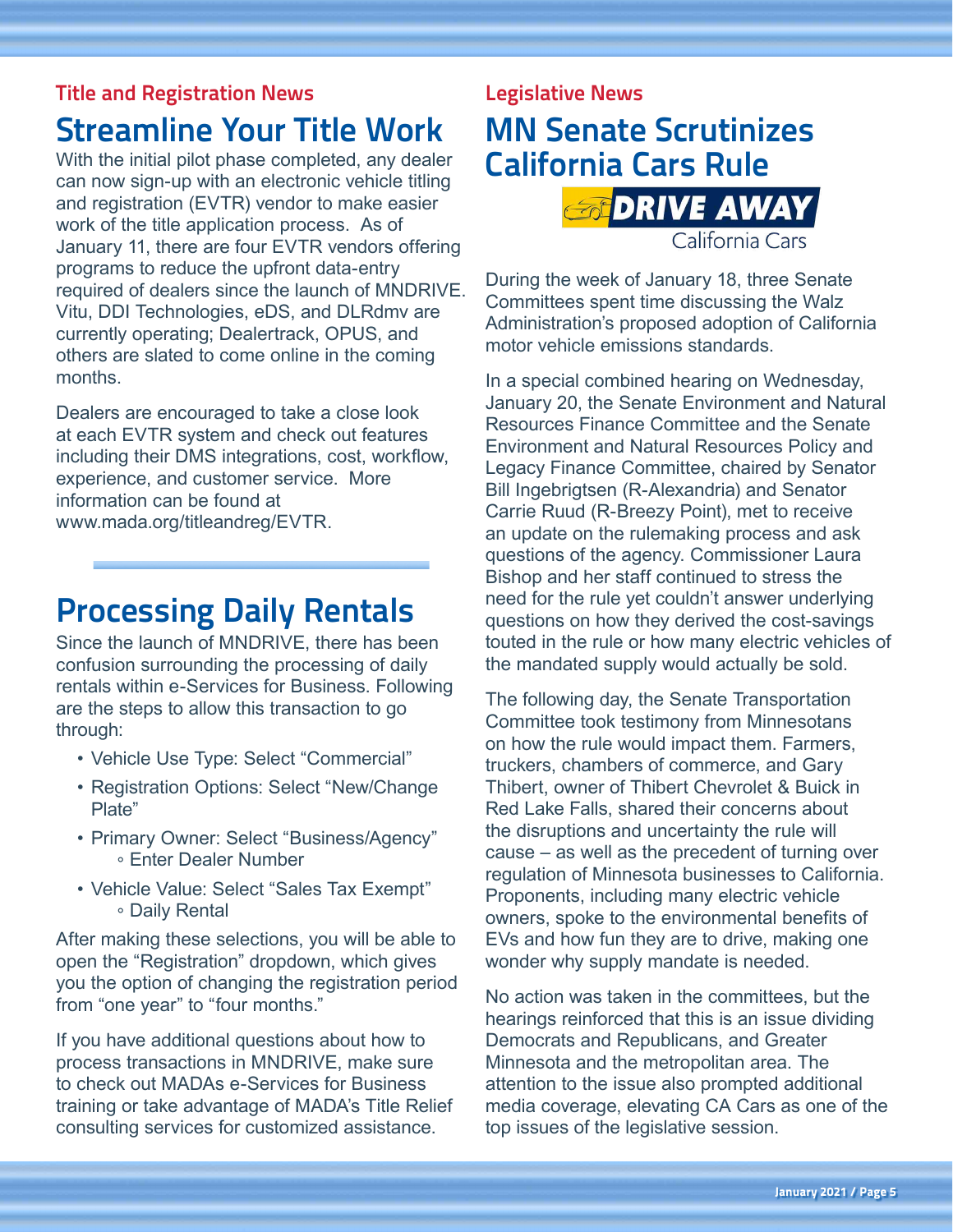#### **Driving Wellness**

## **Confidential and Free Resource for Dealing DRIVING WELLNESS With Life's Challenges**

When you need help with life's challenges — whether it's personal, financial or legal concerns — call the Medica® Optum® Employee Assistance Program (EAP) for timely, professional and confidential help. Master's-level specialists can help you find answers and resources to tackle the tough issues you and your family face such as will and trust preparation, child support or custody concerns, divorce, adoption, dependency issues, mental health issues, child care and elder care.

As part of your MADA Medica Association Health Plan (AHP) benefit plan, this service is available at no additional cost to you. Your call and conversations with EAP specialists are kept confidential, in accordance with the law.

EAP specialists are available anytime – 24 hours a day, 365 days a year — no appointment needed. They can be reached at 800-626-7944. When appropriate, the specialist can connect you with a local professional who can address your concerns in person (or via virtual appointments due to COVID-19). They can also help you get care through your Medica plan or affordable community resources. Visit [www.medica.com/wellness/employee-assistance-program](http://www.medica.com/wellness/employee-assistance-program) for more details about the five counseling sessions per issue per year covered at 100 percent.

#### **NADA News**

## **See Who's Exhibiting at the NADA Show**

Beyond informative programming and dealerfranchise meetings, NADA has put together a virtual expo experience like no other, where participants can connect with hundreds of exhibitors, shop thousands of products and take advantage of Show Specials for significant cost savings.

During the NADA Show, you'll be able to visit virtual booth platforms to connect directly with booth personnel, schedule meetings, view demos and drop a business card for follow-up, all using NADA's new, Network Now matchmaking tool. Some exhibitors will even provide a link-out to their own branded 3D experiences.

NADA Show 2021 is just a few weeks away and takes place Feb. 9-11. Go to <https://show.nada.org/> to see the full list of exhibitors, register and start planning your NADA Show itinerary!

#### **NADA News**

## **Lambert Elected Chairman of ATAE**

On January 21, MADA President Scott Lambert was elected 2021 chairman of the Automotive Trade Association Executives (ATAE).

Members of ATAE, which represents more than 100 state and metro new car and commercial truck dealer associations in the U.S. and Canada, work together on legislative and regulatory challenges facing dealers and support their respective members with educational and training programs, auto shows, conferences and other business services.

"I am honored to serve as the 2021 ATAE chairman," said Lambert. "Operating a dealership in today's ever-changing business environment has been complicated by the coronavirus pandemic, and I look forward to working alongside the more than 100 state and metro franchised new car dealer associations across the U.S. and Canada to support the legislative, regulatory and business needs of dealers at the state and local levels."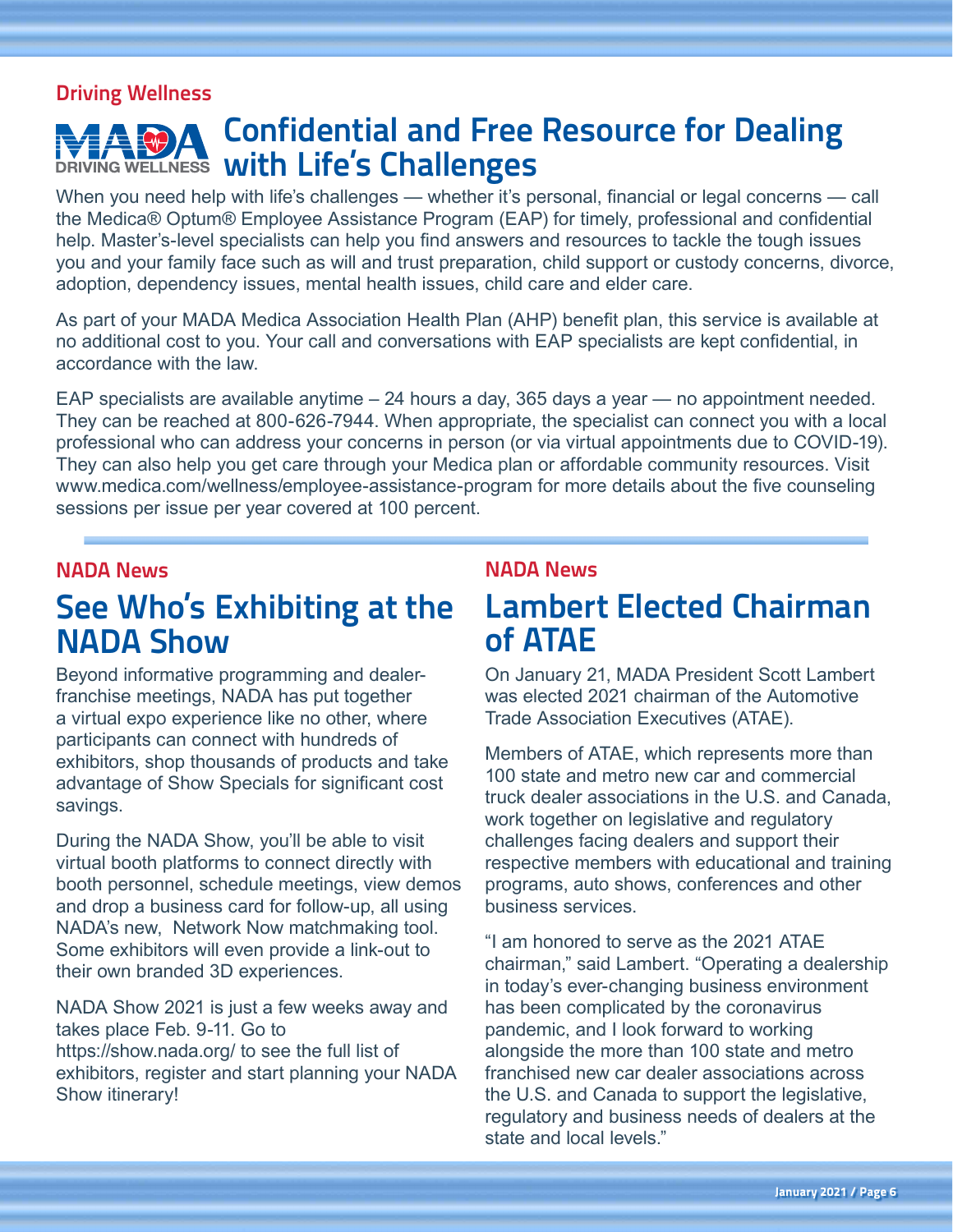## Minnesota Auto Outlook

Covering the Minnesota automotive market Data thru November 2020

#### *Released by: Minnesota Automobile Dealers Association*

| <b>Minnesota New Retail Car and Light Truck Registrations</b> |                             |                               |          |                      |                |          |                         |                |        |  |  |  |
|---------------------------------------------------------------|-----------------------------|-------------------------------|----------|----------------------|----------------|----------|-------------------------|----------------|--------|--|--|--|
|                                                               |                             | <b>Most Recent Two Months</b> |          | <b>YTD thru Nov.</b> |                |          | <b>YTD Market Share</b> |                |        |  |  |  |
|                                                               | 10/19 & 11/19 10/20 & 11/20 |                               | % change | <b>YTD '19</b>       | <b>YTD '20</b> | % change | <b>YTD '19</b>          | <b>YTD '20</b> | change |  |  |  |
| <b>Industry Total</b>                                         | 42.170                      | 40.706                        | $-3.5%$  | 218.774              | 174.589        | $-20.2%$ |                         |                |        |  |  |  |
| Cars                                                          | 6.450                       | 5,214                         | $-19.2%$ | 36.981               | 23.261         | $-37.1%$ | 16.9                    | 13.3           | $-3.6$ |  |  |  |
| Light Trucks                                                  | 35.720                      | 35,492                        | $-0.6%$  | 181.793              | 151.328        | $-16.8%$ | 83.1                    | 86.7           | 3.6    |  |  |  |

Data Source: AutoCount data from Experian. Some figures estimated by Auto Outlook.

#### Percent Change in Three Month Moving Average of New Retail Registrations versus Same Period Year Earlier



#### Percent Change in State and U.S. New Retail Light Vehicle Markets YTD 2020 thru November vs. YTD 2019



The graph above compares the change in new retail car and light truck registrations in both the state and U.S. markets. Data Source: AutoCount data from Experian.

The graph above provides a clear picture of the trending direction of the state market. It shows the year-overyear percent change in the three month moving average of new retail light vehicle registrations. The three month moving average is less erratic than monthly registrations, which can fluctuate due to such factors as the timing of manufacturer incentive programs, weather and title processing delays by governmental agencies. Data Source: AutoCount data from Experian.



#### Japanese, Domestic, European, and Korean Brand Market Shares in State - YTD '20 thru Nov.

November differ from date of sale. Title recording can occasionally be subject to processing delays by governmental agencies. For this reason, the year-to-date figures will typically be more reflective of market results.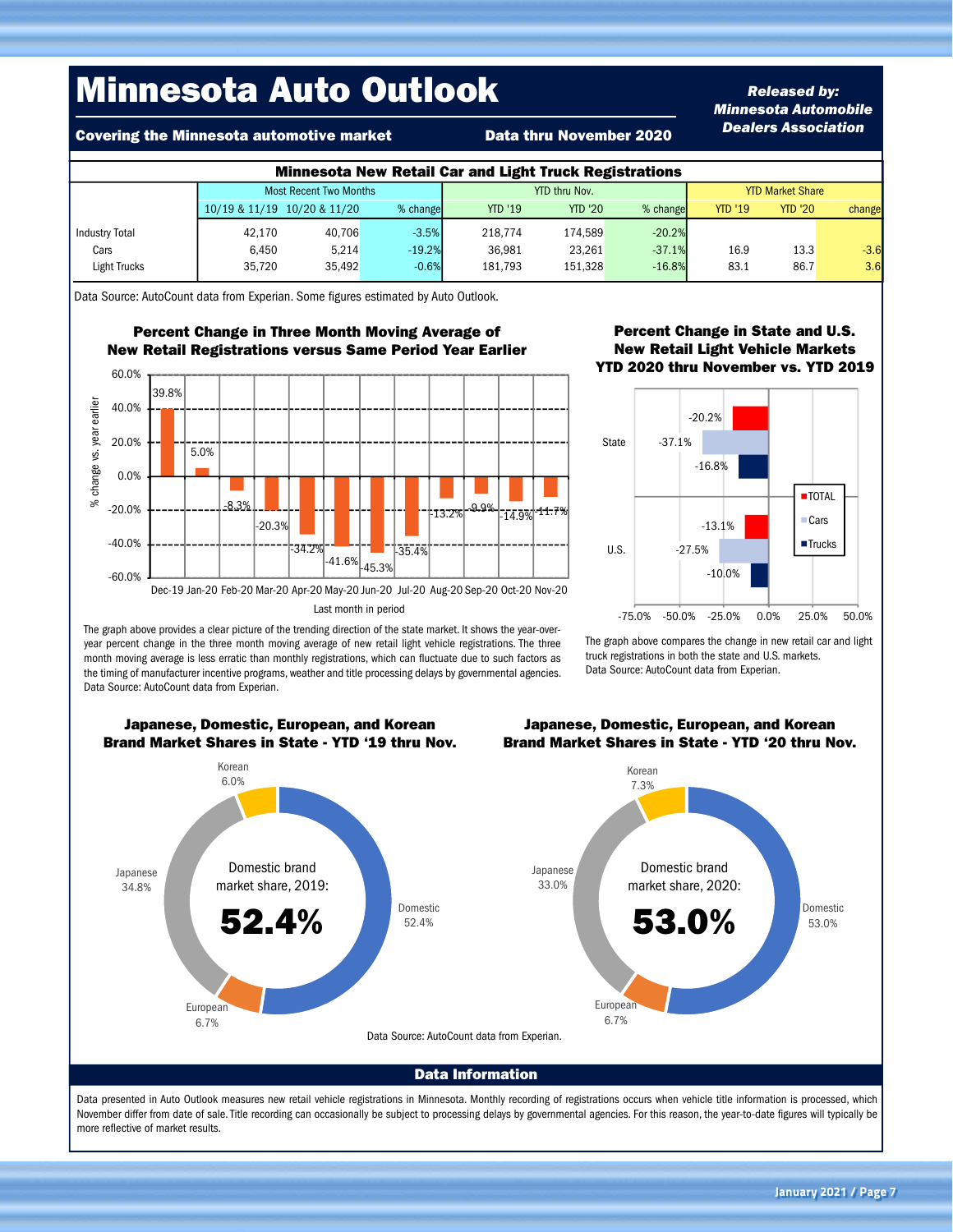#### **Minnesota Auto Outlook**

| <b>Minnesota</b><br><b>New Retail Light Vehicle Registrations</b> |                 |                      |                                    |           |           |  |  |  |  |  |
|-------------------------------------------------------------------|-----------------|----------------------|------------------------------------|-----------|-----------|--|--|--|--|--|
|                                                                   |                 | <b>Registrations</b> | <b>Market share</b>                |           |           |  |  |  |  |  |
|                                                                   | <b>YTD 2019</b> | <b>YTD 2020</b>      | <b>YTD 2019</b><br><b>YTD 2020</b> |           |           |  |  |  |  |  |
|                                                                   | thru Nov.       | thru Nov.            | % change                           | thru Nov. | thru Nov. |  |  |  |  |  |
| Acura                                                             | 1,330           | 1,035                | $-22%$                             | 0.6%      | 0.6%      |  |  |  |  |  |
| Alfa Romeo                                                        | 137             | 83                   | $-39%$                             | 0.1%      | 0.0%      |  |  |  |  |  |
| Audi                                                              | 2,588           | 1,614                | $-38%$                             | 1.2%      | 0.9%      |  |  |  |  |  |
| <b>BMW</b>                                                        | 2,928           | 2,253                | $-23%$                             | 1.3%      | 1.3%      |  |  |  |  |  |
| <b>Buick</b>                                                      | 3,996           | 2,959                | $-26%$                             | 1.8%      | 1.7%      |  |  |  |  |  |
| Cadillac                                                          | 1,252           | 1,032                | $-18%$                             | 0.6%      | 0.6%      |  |  |  |  |  |
| Chevrolet                                                         | 35,486          | 27,930               | $-21%$                             | 16.2%     | 16.0%     |  |  |  |  |  |
| Chrysler                                                          | 1,633           | 1,138                | $-30%$                             | 0.7%      | 0.7%      |  |  |  |  |  |
| Dodge                                                             | 3,123           | 2,121                | $-32%$                             | 1.4%      | 1.2%      |  |  |  |  |  |
| <b>FIAT</b>                                                       | 93              | 45                   | $-52%$                             | 0.0%      | 0.0%      |  |  |  |  |  |
| Ford                                                              | 29,785          | 23,787               | $-20%$                             | 13.6%     | 13.6%     |  |  |  |  |  |
| Genesis                                                           | 104             | 79                   | $-24%$                             | 0.0%      | 0.0%      |  |  |  |  |  |
| <b>GMC</b>                                                        | 8.446           | 7,125                | $-16%$                             | 3.9%      | 4.1%      |  |  |  |  |  |
| Honda                                                             | 20,168          | 14,331               | $-29%$                             | 9.2%      | 8.2%      |  |  |  |  |  |
| Hyundai                                                           | 6,639           | 6,331                | $-5%$                              | 3.0%      | 3.6%      |  |  |  |  |  |
| Infiniti                                                          | 656             | 239                  | $-64%$                             | 0.3%      | 0.1%      |  |  |  |  |  |
| Jaguar                                                            | 155             | 99                   | $-36%$                             | 0.1%      | 0.1%      |  |  |  |  |  |
| Jeep                                                              | 16,348          | 12,829               | $-22%$                             | 7.5%      | 7.3%      |  |  |  |  |  |
| Kia                                                               | 6,396           | 6,335                | $-1%$                              | 2.9%      | 3.6%      |  |  |  |  |  |
| Land Rover                                                        | 436             | 505                  | 16%                                | 0.2%      | 0.3%      |  |  |  |  |  |
| Lexus                                                             | 2,197           | 1,687                | $-23%$                             | 1.0%      | 1.0%      |  |  |  |  |  |
| Lincoln                                                           | 1,126           | 1,123                | 0%                                 | 0.5%      | 0.6%      |  |  |  |  |  |
| Maserati                                                          | 44              | 24                   | $-45%$                             | 0.0%      | 0.0%      |  |  |  |  |  |
| Mazda                                                             | 5,473           | 4,558                | $-17%$                             | 2.5%      | 2.6%      |  |  |  |  |  |
| Mercedes                                                          | 1,802           | 1,482                | $-18%$                             | 0.8%      | 0.8%      |  |  |  |  |  |
| <b>MINI</b>                                                       | 282             | 247                  | $-12%$                             | 0.1%      | 0.1%      |  |  |  |  |  |
| Mitsubishi                                                        | 1,785           | 1,089                | $-39%$                             | 0.8%      | 0.6%      |  |  |  |  |  |
| Nissan                                                            | 8,196           | 5,665                | $-31%$                             | 3.7%      | 3.2%      |  |  |  |  |  |
| Other                                                             | 49              | 55                   | 12%                                | 0.0%      | 0.0%      |  |  |  |  |  |
| Porsche                                                           | 342             | 245                  | $-28%$                             | 0.2%      | 0.1%      |  |  |  |  |  |
| Ram                                                               | 11,447          | 10,501               | $-8%$                              | 5.2%      | 6.0%      |  |  |  |  |  |
| Subaru                                                            | 13,762          | 11,263               | $-18%$                             | 6.3%      | 6.5%      |  |  |  |  |  |
| Tesla                                                             | 2,075           | 1,967                | $-5%$                              | 0.9%      | 1.1%      |  |  |  |  |  |
| Toyota                                                            | 22,650          | 17,777               | $-22%$                             | 10.4%     | 10.2%     |  |  |  |  |  |
| Volkswagen                                                        | 4,735           | 3,911                | $-17%$                             | 2.2%      | 2.2%      |  |  |  |  |  |
| Volvo                                                             | 1,110           | 1,125                | 1%                                 | 0.5%      | 0.6%      |  |  |  |  |  |

Top ten ranked brands in each percent change category are shaded gray. Data Source: AutoCount data from Experian. Some figures estimated by Auto Outlook

This report is sponsored by the Minnesota Automobile Dealers Association and produced by Auto Outlook (610-640-1233). Any material quoted must be attributed to Minnesota Auto Outlook, published by Auto Outlook, Inc. on behalf of MADA. Data source must also be shown as "Data Source: AutoCount Data from Experian." Please contact the Association with any questions or comments regarding the publication.

Copyright December 2020.



Data Source: AutoCount data from Experian.

#### State Market Share for Top 15 Selling Brands

Data thru November 2020

**January 2021 / Page 8**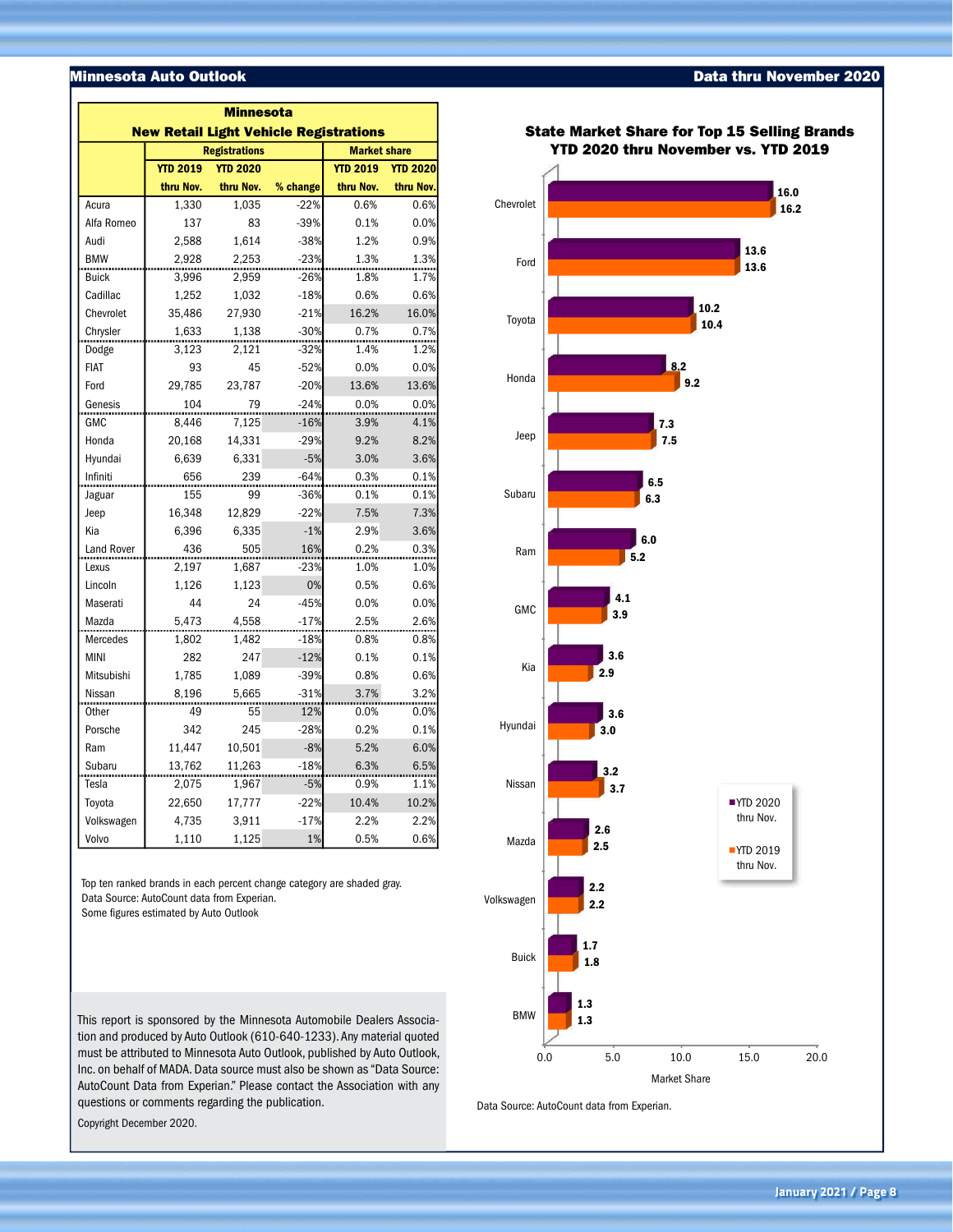### **MADA News MADA Hosts a Minor Event**

While the COVID pandemic derailed the opportunity to hold our largest member gathering, the Main Event, it did not stop MADA from bringing together members virtually for a minor one.



On January 13, over 100 members from

*Behind the scenes as Scott Lambert presents at the Minor Event.*

around the state huddled around computer screens for the Minor Event and heard the latest from MADA President Scott Lambert on California Cars, met new NADA President Michael Stanton, participated in the always popular interactive survey, and enjoyed some moments of levity.

Thanks to our members for taking the time to join us and to our sponsors for making the event possible: ACV Auctions, Bellavia Blatt, Stinson, Protective, Medica, CliftonLarsonAllen, and Lubetech.

### **FAQ**

Can I tape the new 21-day permits in the back window of a customer's vehicle like we did with the old 21-day permit?

A: No. The new 21-days permits must be "affixed to the rear of the vehicle where a license plate would normally be affixed, and plainly visible." The full law can be found here: <https://www.revisor.mn.gov/statutes/cite/168.092>

#### **Dealers may no longer use the old yellow 21-permits.**

If you'd like to order the state-approved, tear- and weatherresistant paper to be used in printing your 21-day permits, please talk to your MADA Services sales representative or contact MADA at 651-291-2400 or [services@mada.org.](mailto:services@mada.org)



**Auction Platform** ACV Auctions

**Dealer Bond Program** Ensure Agency

**Disability Income Insurance & Section 125 Cafeteria Plans**

American Fidelity Assurance

**Employee Placement** Hireology

**F&I Products Protective** 

**Fleet Fueling Program** Speedway

**Group Health Insurance** Delta Dental **Medica** Voya Life

**Hole-In-One Insurance** Hole-In-One-USA

**Office Supplies** Innovative Office Solutions

**Online Marketing Services**

Conversica LotLinx **PureInfluencer** 

**OSHA, EPA & DOT Compliance/Training** ComplyNet Corporation

**Pre-Paid Legal, Jim Gavin** Identity Theft Shield & Pre-Paid Legal Services

**Out-of-State Titling and Registration** Vitu Interstate

**Warranty Reimbursement** Bellavia Blatt

**Workers Compensation** Ensure Agency



MADA Services sells a wide variety of products directly to the dealers including business forms, clothing and promotional items. For a full review of options, contact your sales representative at 651-291-2400 or go to <www.mada.org>